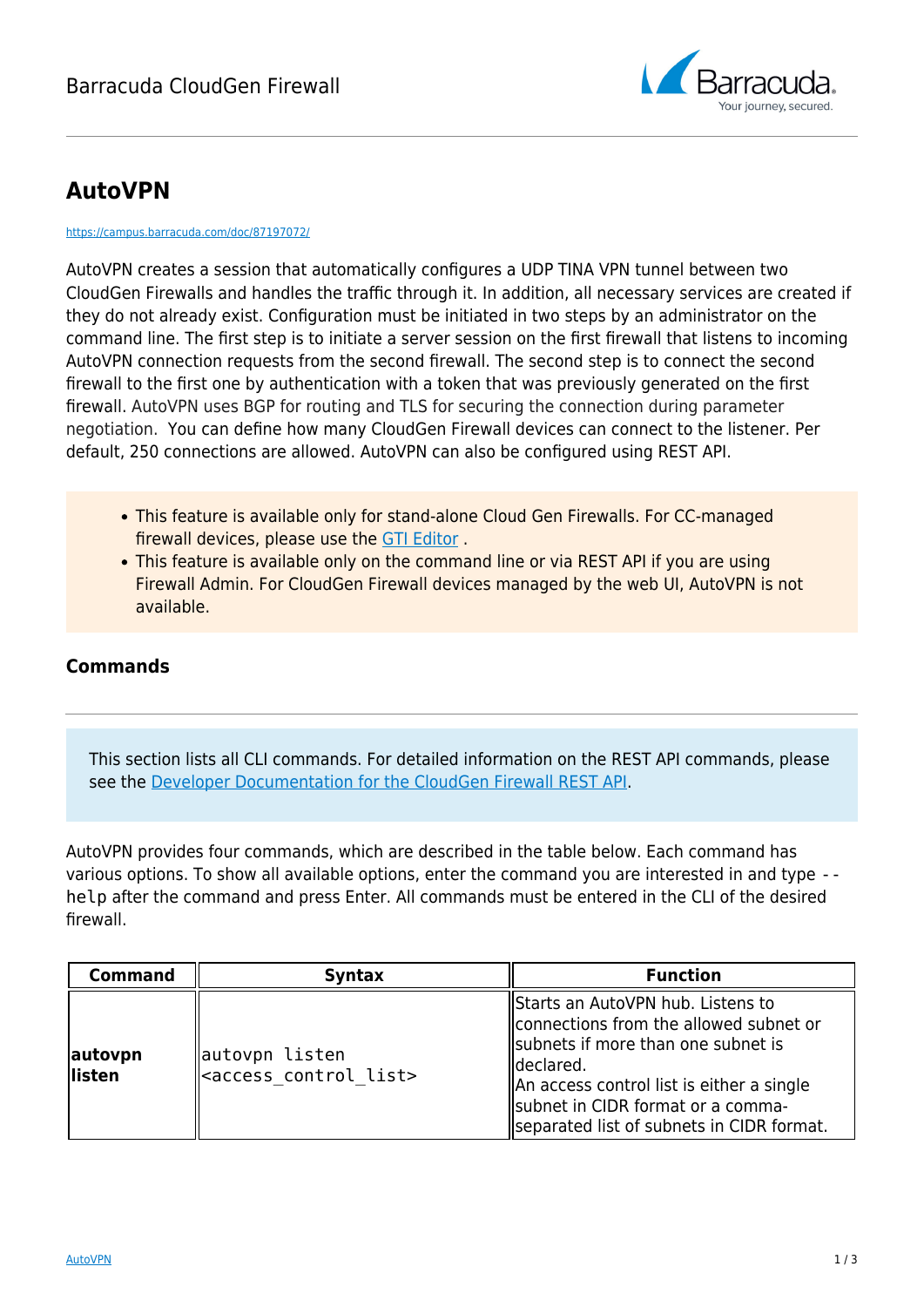

| autovpn<br>connect       | autovpn connect<br><ip address="" listener=""> <token></token></ip> | Connects to a listener. The token is<br>displayed on the AutoVPN hub. Note that<br> IP_address_listener and token are two<br>parameters separated by a blank. |
|--------------------------|---------------------------------------------------------------------|---------------------------------------------------------------------------------------------------------------------------------------------------------------|
| autovpn<br><b>status</b> | autovpn status                                                      | Shows the status of established<br>connections or sessions.                                                                                                   |
| autovpn<br>remove        | autovpn remove --session<br>$\mid$ <session id=""></session>        | Removes all tunnels belonging to the<br>specified session and the listener session<br>litself on the listening device.                                        |
|                          | autovpn remove --tunnel <br><tunnel name=""></tunnel>               | Removes the specified AutoVPN tunnel on<br>the connecting device.                                                                                             |
| autovpn --<br> help      | autovpn --help                                                      | Shows the help for the AutoVPN.                                                                                                                               |

Options are entered in the format: autovpn command --option

For example, type autovpn listen --help to show the help for the listen command.

## **AutoVPN Hub**

- Per default, 250 connections are allowed on the AutoVPN Hub. To limit the number of connections, you must use the **maxclients** option: autovpn listen <allowed\_subnet\_in\_CIDR\_format> --maxclients <number\_maximum\_allowed\_clients>
- The timeout for the listener session is set to 60 minutes per default. If you want to specify another timeout, use the following command specifying the timeout in minutes. Use 0 to create an unlimited listener session: autovpn listen <allowed subnet in CIDR format> --timeout <minutes>

### **Further Information**

- [How to Create an AutoVPN Tunnel via the Command Line Interface](http://campus.barracuda.com/doc/87785508/)
- [How to Create an AutoVPN Tunnel via REST API](http://campus.barracuda.com/doc/87785550/)
- **[REST API](http://campus.barracuda.com/doc/79462646/)**
- [Developer Documentation for the CloudGen Firewall REST API](http://campus.barracuda.com/product/nextgenfirewallf/api)